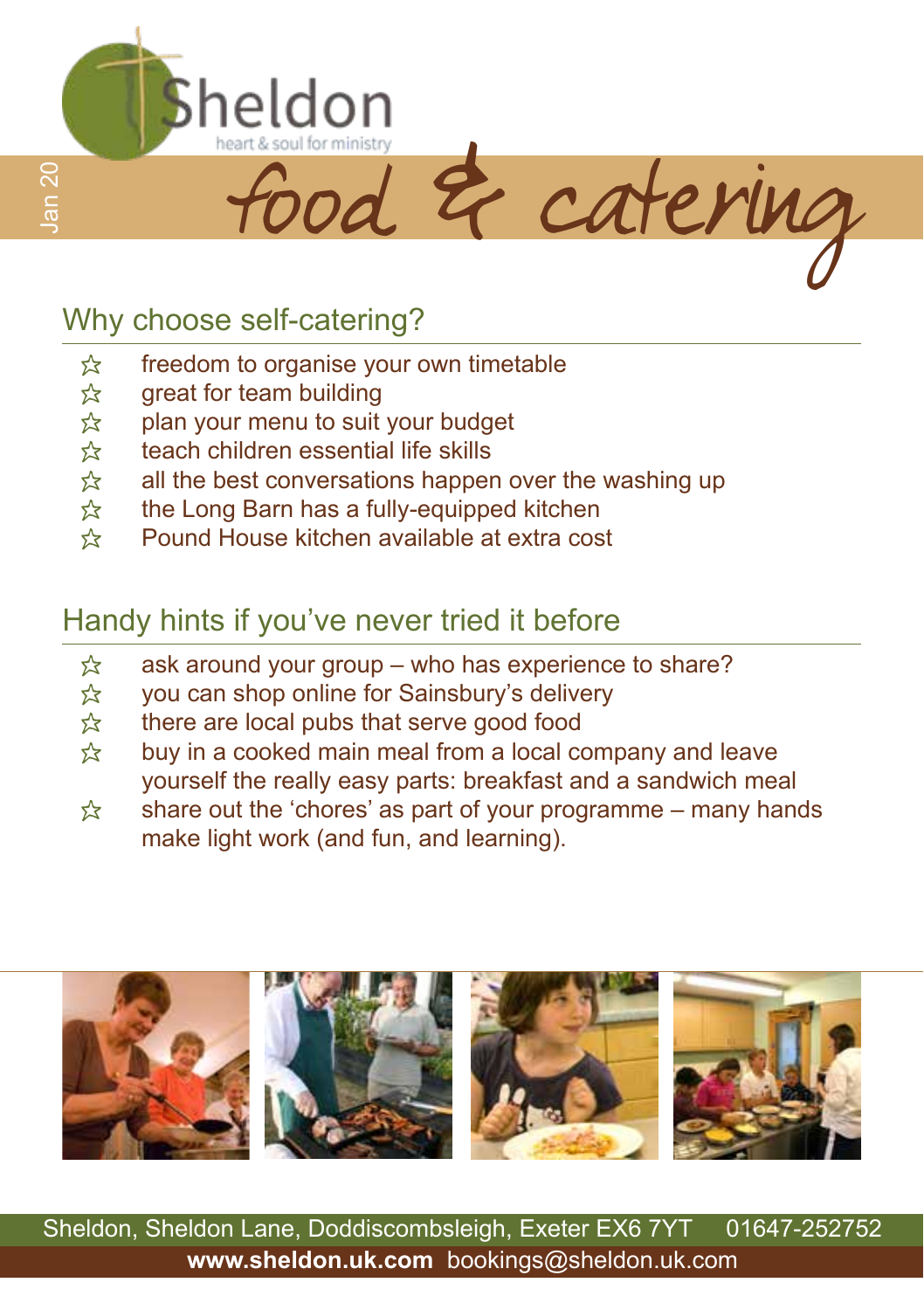# **Useful contacts**

### **Deliveries**

 $\hat{\mathbb{X}}$  You can order online for Sainsbury's to deliver to Sheldon up to 2 hours before your scheduled arrival time. Make sure we know to expect your delivery. www.sainsbury.co.uk

### **Catering**

- $\frac{1}{2}$  The team at Sheldon are happy to be invited to quote for catering although we cannot guarantee availability of this service.
- $\hat{\mathbb{X}}$  There are local companies who can provide a catering service and the Teign House Inn will deliver a takeout meal.

#### Local pubs

| ☆ | The Teign House Inn                    |
|---|----------------------------------------|
|   | 01647-252283 www.teignhouseinn.co.uk   |
| ☆ | The Manor Inn, Ashton                  |
|   | 01647-252304 www.manorinn.co.uk        |
| ☆ | The Artichoke Inn, Christow            |
|   | 01647-252387 www.theartichokeinn.co.uk |
|   |                                        |

 $\hat{\mathcal{R}}$  The Nobody Inn, Doddiscombsleigh 01647-252394 www.nobodyinn.co.uk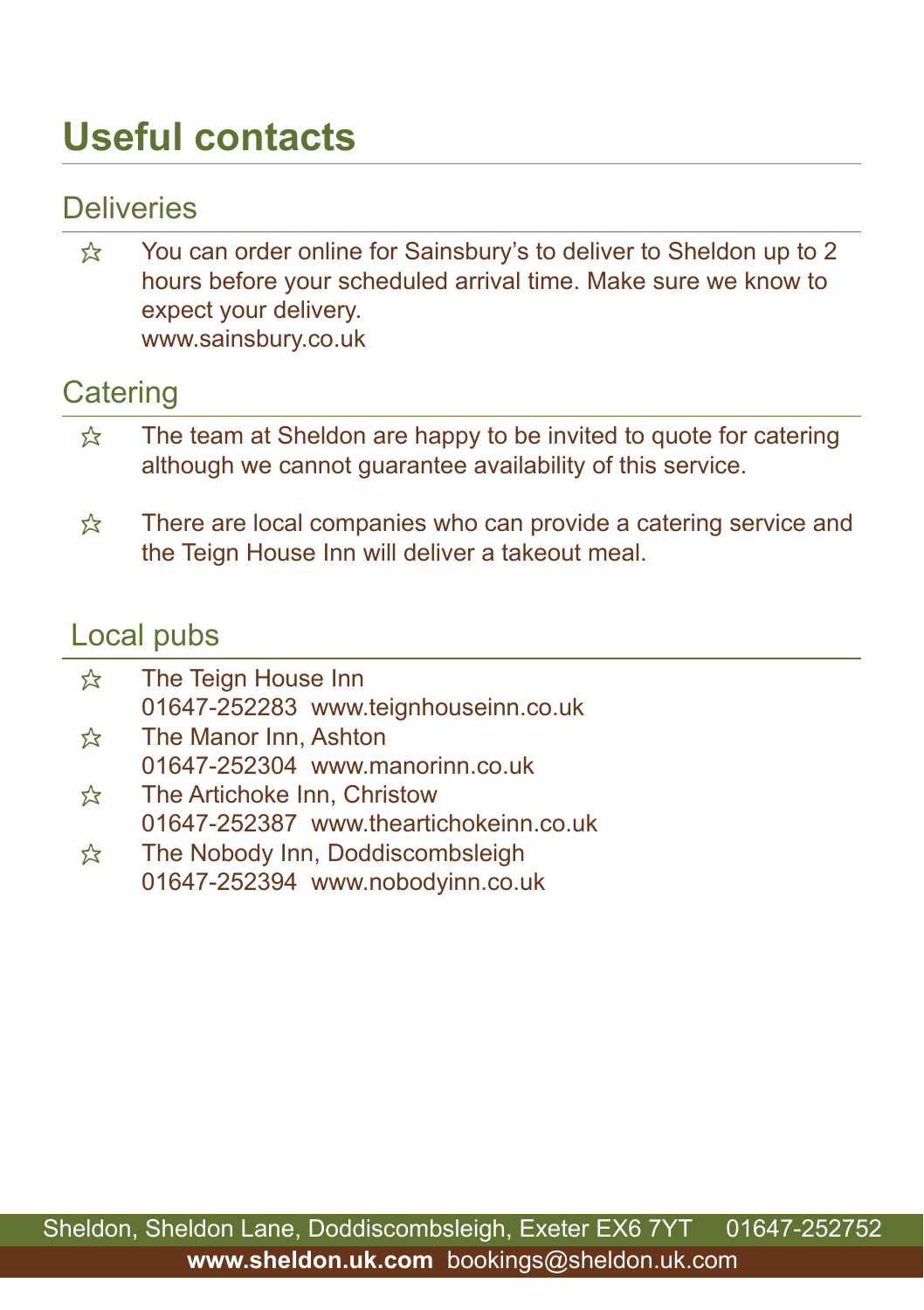# **Sheldon Kitchens**

Inventories of kitchen equipment are on our website.

### Long Barn

The Long Barn kitchen is the preferred space for self-catering groups.

- $\hat{\mathbb{R}}$  3 electric ovens, 8 electric hotplates, electric grill
- $\hat{\mathbb{X}}$  microwave, hotcupboard<br> $\hat{\mathbb{X}}$  larder fridge and chest fre
- larder fridge and chest freezer
- $\hat{\mathbb{X}}$  commercial-style dishwasher<br> $\hat{\mathbb{X}}$  equipment for catering for up
- equipment for catering for up to 30 people

### Pound House

If your booking includes the Pound House this has a larger kitchen which is available at additional cost.

- $\&$  well equipped to cook for and serve up to 50 people
- $\hat{\mathbb{X}}$  plenty of workspace to involve lots of people if you wish
- $\hat{\mathbb{X}}$  3 electric ovens, 8 electric hotplates, electric grill<br> $\hat{\mathbb{X}}$  microwave, hot cupboard
- microwave, hot cupboard
- <del>☆</del> larder fridge, small fridge, freezer<br>☆ commercial-style dishwasher
- commercial-style dishwasher

### Things you need to bring for the kitchen

- $\hat{x}$  Washing up liquid (supplied for dishwasher only), dishcloths
- $\hat{\mathbb{X}}$  Teatowels and handtowels (handwash soap supplied)
- $\hat{x}$  Your own first aid kit
- $\hat{\mathbb{X}}$  Large bin liners

### **Barbecues**

Why not enjoy a summer barbecue out on the terrace? We can provide up to two gas fired barbecue units free of charge by prior request. Please bring your own equipment for use on the barbecue, not items from the Sheldon kitchens. (Sorry, but we can't allow open fires because of our thatched roofs.)